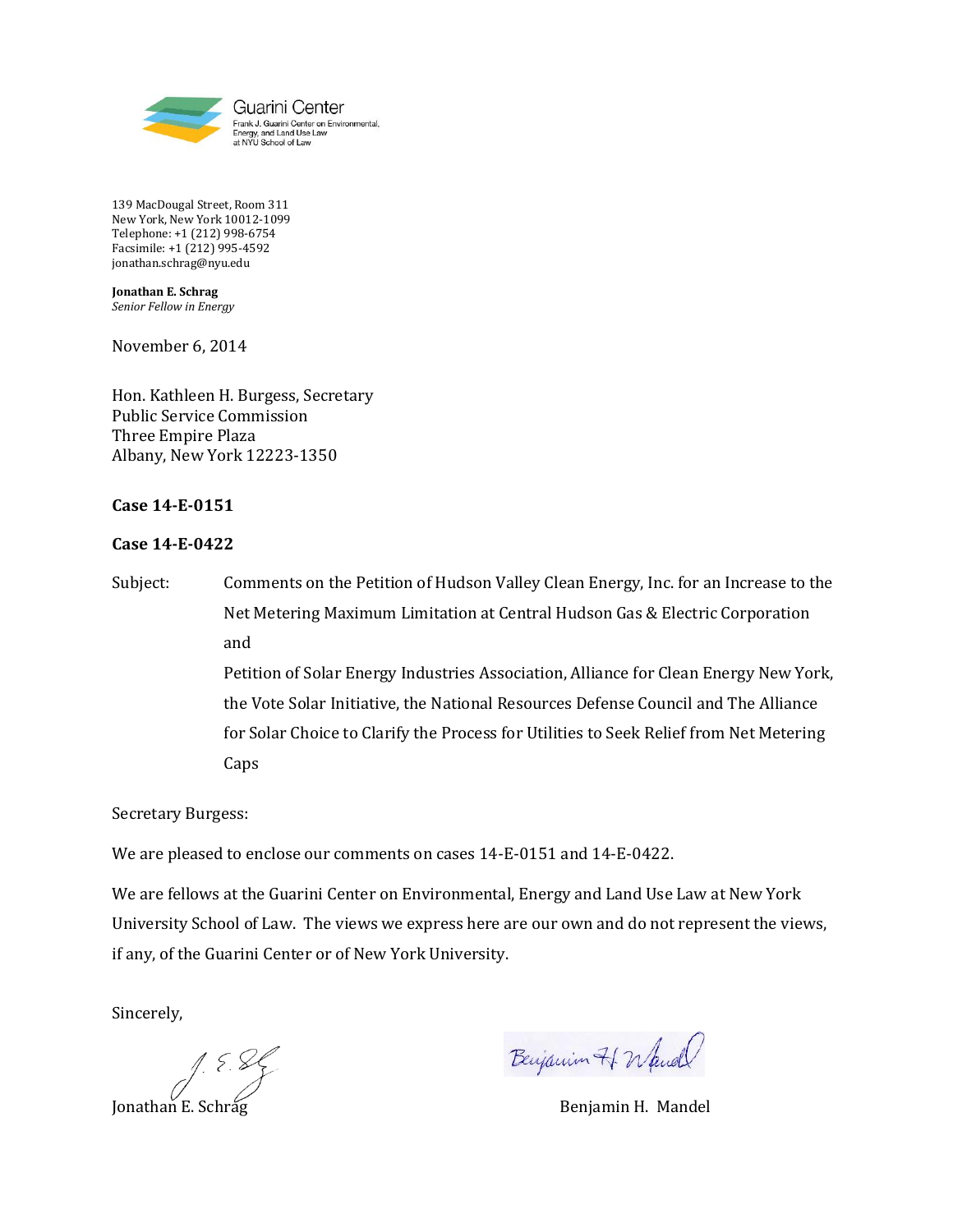# **BEFORE THE STATE OF NEW YORK PUBLIC SERVICE COMMISSION**

| <b>Comments on the Petition of Hudson Valley</b>          |                |
|-----------------------------------------------------------|----------------|
| Clean Energy, Inc. for an Increase to the Net             | Case 14-E-0151 |
| <b>Metering Minimum Limitation at Central</b>             |                |
| <b>Hudson Gas &amp; Electric Corporation</b>              |                |
| <b>Petition of Solar Energy Industries Association,</b>   |                |
| Alliance for Clean Energy New York, the Vote Solar        | Case 14-E-0422 |
| <b>Initiative, the National Resources Defense Council</b> |                |
| and The Alliance for Solar Choice to Clarify the Process  |                |
| for Utilities to Seek Relief from Net Metering Caps       |                |

# **Submitted by Jonathan E. Schrag and Benjamin Mandel, Guarini Center on Environmental, Energy and Land Use Law at New York University School of Law**

### **Summary**

We encourage the Commission to authorize the least possible increase to the maximum net metering capacity limitation and to consider opening a proceeding for an alternative to compensating customer-generators at the retail rate as a transition regime until the ultimate market-based policies of the Reformed Energy Vision are implemented.

#### Background

 $\overline{a}$ 

These combined proceedings ask the Commission to increase the maximum capacity limitation on net metering for investor owned utilities in New York State from 3% to 12%, and to clarify the process for utilities to request capacity limitation increases as the Commission develops its Reformed Energy Vision. The Commission has previously recognized that a "comprehensive assessment of the current approach to net metering is warranted."<sup>1</sup> As a part of its April 2014 NY-Sun Order, the Commission ordered NYSERDA to begin a study of the costs and benefits of netmetering and the optimal way to transition the existing net-metering regime to the market-based

<sup>1</sup> Case 03-E-0188, Order Authorizing Funding and Implementation of the Solar Photovoltaic MW Block Program, issued and effective April 24, 2014 at 22.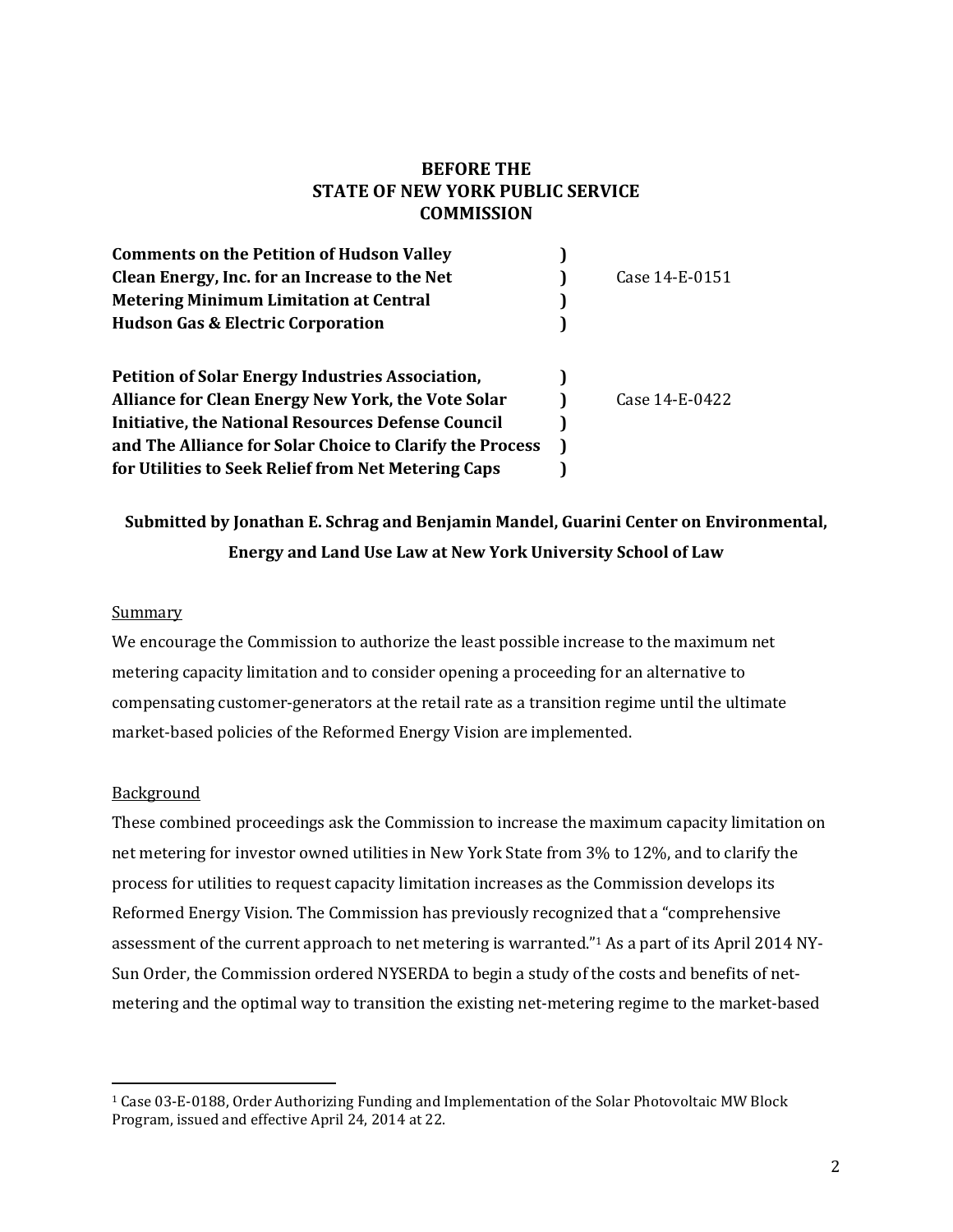platform envisioned as a part of the Reformed Energy Vision.2 However, the most recent CUNY NY Net Metering Analysis and Capacity Tracker now forecasts that National Grid and Central Hudson Gas & Electric may reach their capacity limit in the next 6 to 12 months, suggesting a need to evaluate the capacity limit in the very near future.<sup>3</sup>

Under Public Service Law §66-j, net metering is available to customer-generators installing a range of distributed generation resources. Public Service Law §66-j(4)(a) and (b) specifies that customergenerators will be compensated at the same retail rate as non-generator customers. As the wholesale energy price across New York State averages about 6 cents per KWh and the average retail price averages about 18 cents per KWh, the effective subsidy for net generators – the additional payment from all other ratepayers made to customer-generators over and above the value of the energy produced -- is about 12 cents per KWh.<sup>4</sup> As the actual amount of subsidy depends on the time-varying wholesale price and the time-varying output of the net metered resource, 10 cents per KWh is a conservative subsidy approximation.

In order to limit the financial impact of these payments on utilities and ratepayers, system-wide caps limit net-metered system capacity within any utility service territory. Specifically, the statutory limit for net metering is 1% of the individual utility's 2005 peak demand. Public Service Law §66-j(3)(b) gives the Commission the authority to use its discretion to increase the percentage cap on net metering if it determines that such an increase is in the public interest, and the Commission has increased that cap to 3% of the 2005 peak demand. 5

# Discussion

We offer the following considerations:

First, there are good reasons to provide a subsidy to customer-generators, chiefly the social benefits of carbon-free renewable energy, the elimination other pollutants such as  $SO<sub>2</sub>$ , the potential

l

<sup>2</sup> Ibid. at 23.

<sup>3</sup> CUNY *NY Net Metering Analysis & Capacity Tracker*

http://www.cuny.edu/about/resources/sustainability/nyssolar/NYSNetMeteringAnalysis/NEM\_Analysis\_up dated\_8\_5\_14.pdf

<sup>4</sup> New York State Energy Research and Development Authority, *2013 New York Energy Fast Facts*.

<sup>5</sup> Public Service Law (PSL) §§66-j and 66-l. Available at http://public.leginfo.state.ny.us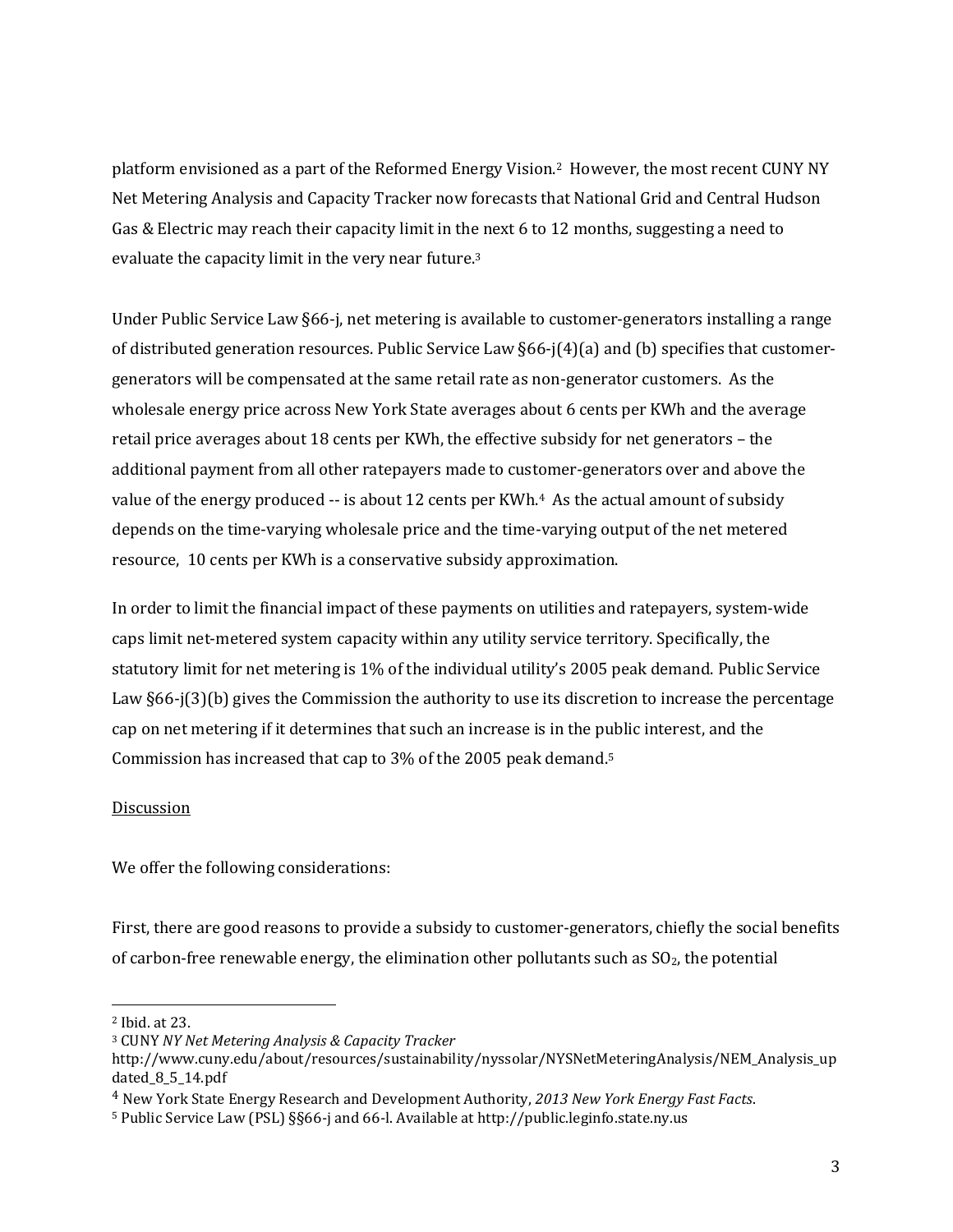locational benefits of additional generation at constrained points on the distribution network, and reduced payments in the wholesale capacity market. Although these benefits may justify a subsidy, the current size of the subsidy – roughly 10 cents per KWh -- does not accurately reflect any quantification of these benefits and so most likely distorts the market in one direction or another.

Second, net-metering subsidies do not treat all renewable resources equitably. New York State procures utility-scale renewable resources through its Renewable Portfolio Standard. The cost of those procurements have ranged between an all-time low of \$14.75 per MWh to an all-time high of \$34.95 per MWh.<sup>6</sup> Net-metered customer-generators currently receive a subsidy about three times as high as utility-scale renewable energy developers. Moreover, net metering rates for natural gas cogeneration, which emits CO<sub>2</sub>, are the same as those for solar PV, which does not.

Third, the current rate of the net metering subsidy payment of about \$100 per MWh may not be the most productive way to achieve state policy objectives. Net metering seeks to encourage deployment of renewable resources, whose chief benefit is low-carbon electricity generation. According to the U.S. EPA, in New York State one MWh from zero-emision generation resources displaces about 1,500lbs of  $CO_2$ ; or 1.33 MWh from zero emission resources achieves a 1 ton reduction in  $CO_2$ <sup>7</sup>. Accordingly, a net metering subsidy of \$100 per MWh equates to a payment of \$133 per ton of  $CO<sub>2</sub>$ . In contrast, the U.S. Government's social cost of carbon is \$40 per ton.<sup>8</sup> If one were to use this federal benchmark to compensate customer generators for their zero-carbon energy , the net metering subsidy would be about \$30 per MWh, not \$100. 9

Fourth, the optimal maximum net metering capacity limitation should be based on an analysis of the potential system benefits and costs from distributed generation. System-wide benefits from the capacity market and the distribution network may only become realized at a certain capacity size and may, in turn, diminish at a certain maximum size. We understand that the New York State

 $\overline{a}$ 

<sup>6</sup> New York State Energy Research and Development Authority, *New York State Renewable Portfolio Standard Annual Performance Report Through December 31, 2013*, at 13.

<sup>7</sup> See U.S. EPA eGrid Annual Non Baseload Emission Rates at http://cfpub.epa.gov/egridweb/ghg.cfm <sup>8</sup> See U.S. EPA *Social Cost of Carbon Fact Sheet* at

http://www.epa.gov/climatechange/Downloads/EPAactivities/scc-fact-sheet.pdf

<sup>9</sup> For additional analysis of the relative productivity of New York State energy subsidies in reducing carbon dioxide emissions see: Case 14-M-0094 Proceeding of the Commission to Consider a Clean Energy Fund, *Comments of Paul Francis on the Clean Energy Fund: A New Framework for New York State Renewable Energy Subsidies*. Also available at http://guarinicenter.org/a-new-framework-for-new-york-state-renewableenergy-subsidies/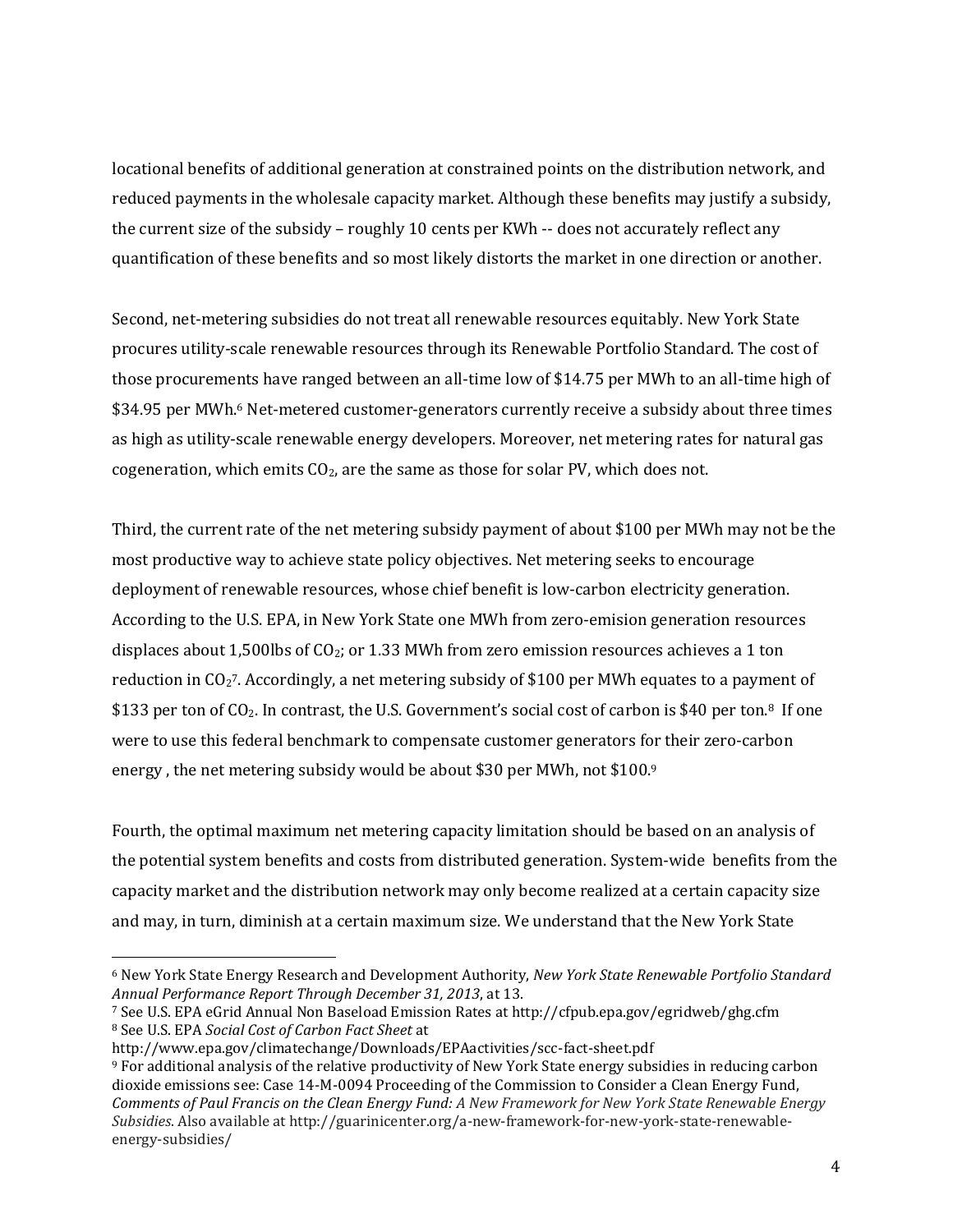Energy Research and Development Authority is currently conducting a study of the system benefits as a part of the NY-Sun proceeding. NYU School of Law is also undertaking an economic analysis of how to best set the capacity limitation of net metering based on system wide benefits.10 We note that many of these non-carbon system benefits are location and time dependent, factors which existing net metering rates do not consider.

Fifth, an increase in the maximum net-metering limitation may have significant impact on ratepayers. There is currently a mismatch between the way net metering limits are set and the way that net-metering subsidies are paid. The net metering statute sets limits based on a measure of capacity. However, customer-generators accumulate subsidies according to the number of kilowatthours generated. As a result, the capacity utilization rate of different types of resources affects the ratepayer impact of the net-metered fleet. For example, micro-combined heat and power with an 80% capacity utilization rate will have potentially four times as great a ratepayer impact as solar resources with a 20% capacity utilization, all else being equal. If the current statewide maximum of about 880,000 kW were comprised entirely of solar energy, the resource with lowest utilization rate, it would equate to about 1,535,550,000 kWh (880,000 x 8700 hrs/year x 20% capacity utilization). At an average subsidy rate of about \$.10 per kWh, the total potential subsidy of equals about \$150 million dollars. With an average capacity utilization closer to micro-CHP, the potential ratepayer impact of net-metering resources would be four times greater, or about \$600 million. If the Commission were to increase the net metering limit to 12% and that amount were to be supplied with high utilization rate bio-digesters or micro-CHP, the potential maximum ratepayer impact would be about \$2.4 billion.

#### Recommendations

 $\overline{a}$ 

<span id="page-4-0"></span>The Commission may wish to consider developing a tariff-based approach to value distributed generation as other jurisdictions have done. For example, Minnesota initiated a "Value of Solar" (VOS) investigation.<sup>11</sup> A May 2013 Minnesota statute permitted the state's investor-owned utilities to apply for PUC approval to replace the existing net-metering rate with a VOS tariff.<sup>12</sup> The statute assigned Minnesota's Department of Commerce the task of developing and submitting a methodology for utilities to calculate a VOS tariff. The methodology was required to account for, at a

<sup>10</sup> Contact Dr. Burcin Unel of the NYU School of Law's Institute for Policy Integrity at [burcin.unel@nyu.edu](mailto:burcin.unel@nyu.edu) <sup>11</sup> *Minnesota Value of Solar: Methodology*, Minnesota Department of Commerce, Division of Energy Resources (2014) at 1

<sup>12</sup> MN Laws 2013, Chapter 85 HF 729, Article 9, Section 10.